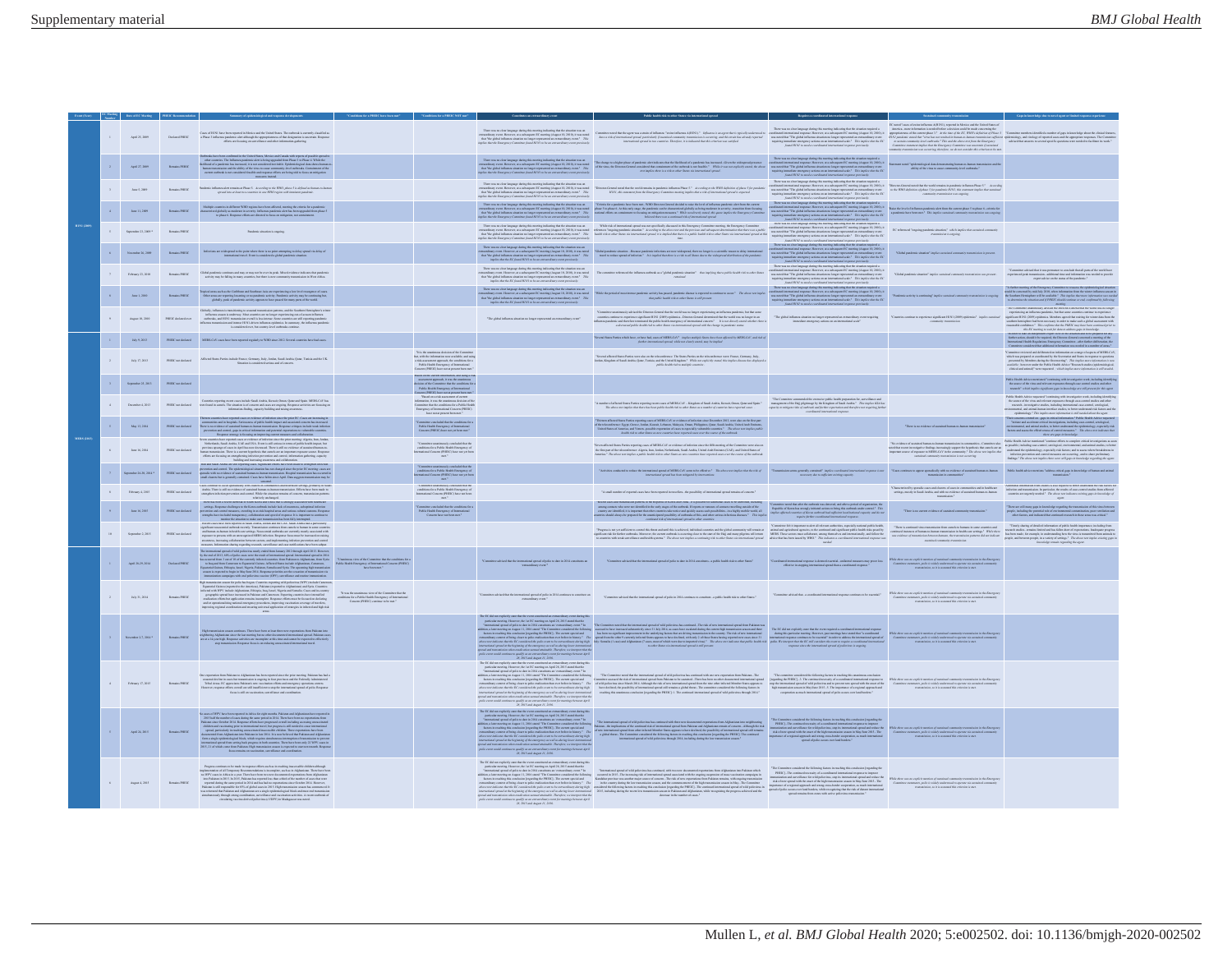| Exect (Year)       |                          |                                                                                                                                                                                                                                     |                                                                                                                                                                                                                                  |                                                                                                                                                                                                                                                                                                                                                                                                                               |
|--------------------|--------------------------|-------------------------------------------------------------------------------------------------------------------------------------------------------------------------------------------------------------------------------------|----------------------------------------------------------------------------------------------------------------------------------------------------------------------------------------------------------------------------------|-------------------------------------------------------------------------------------------------------------------------------------------------------------------------------------------------------------------------------------------------------------------------------------------------------------------------------------------------------------------------------------------------------------------------------|
|                    | t.                       |                                                                                                                                                                                                                                     |                                                                                                                                                                                                                                  |                                                                                                                                                                                                                                                                                                                                                                                                                               |
|                    | $\bar{2}$                |                                                                                                                                                                                                                                     |                                                                                                                                                                                                                                  |                                                                                                                                                                                                                                                                                                                                                                                                                               |
|                    | ä                        |                                                                                                                                                                                                                                     |                                                                                                                                                                                                                                  |                                                                                                                                                                                                                                                                                                                                                                                                                               |
|                    | $\epsilon$               |                                                                                                                                                                                                                                     |                                                                                                                                                                                                                                  |                                                                                                                                                                                                                                                                                                                                                                                                                               |
| <b>HINI (2009)</b> | $\overline{\phantom{a}}$ |                                                                                                                                                                                                                                     |                                                                                                                                                                                                                                  |                                                                                                                                                                                                                                                                                                                                                                                                                               |
|                    | $\epsilon$               |                                                                                                                                                                                                                                     |                                                                                                                                                                                                                                  |                                                                                                                                                                                                                                                                                                                                                                                                                               |
|                    | $\overline{z}$           |                                                                                                                                                                                                                                     |                                                                                                                                                                                                                                  |                                                                                                                                                                                                                                                                                                                                                                                                                               |
|                    | $\overline{\mathbf{a}}$  |                                                                                                                                                                                                                                     |                                                                                                                                                                                                                                  |                                                                                                                                                                                                                                                                                                                                                                                                                               |
|                    | $\boldsymbol{9}$         |                                                                                                                                                                                                                                     |                                                                                                                                                                                                                                  |                                                                                                                                                                                                                                                                                                                                                                                                                               |
|                    | $\bar{1}$                |                                                                                                                                                                                                                                     |                                                                                                                                                                                                                                  |                                                                                                                                                                                                                                                                                                                                                                                                                               |
|                    | $\overline{a}$           |                                                                                                                                                                                                                                     |                                                                                                                                                                                                                                  |                                                                                                                                                                                                                                                                                                                                                                                                                               |
|                    | $\lambda$                | WHO Secretariat presented updates on "Huji and Unrah"                                                                                                                                                                               |                                                                                                                                                                                                                                  |                                                                                                                                                                                                                                                                                                                                                                                                                               |
|                    | ä.                       | "Committee common<br>ded the extensive public bashfu properation for, exercitly<br>a management of the Hujj pilgeimage by the Kingdom of Sandi Atabia."                                                                             |                                                                                                                                                                                                                                  |                                                                                                                                                                                                                                                                                                                                                                                                                               |
| MERS (2013)        | $\bar{\mathbf{s}}$       |                                                                                                                                                                                                                                     |                                                                                                                                                                                                                                  |                                                                                                                                                                                                                                                                                                                                                                                                                               |
|                    | $\boldsymbol{6}$         | "Committee emphasized that the situation continues to be of concern, especially given the loads in course in true to is fand. And<br>the related to Uniter, Ramathan and the High-Paddie and in the Higher<br>state has been been s |                                                                                                                                                                                                                                  |                                                                                                                                                                                                                                                                                                                                                                                                                               |
|                    | $\sigma$                 | Nidic Health Advice mentions "impress awareness about MERS-CuV among pilgrims going for Hug, and conduct surveillance for MERS-CuV among pilgrims during and after Hug,"                                                            |                                                                                                                                                                                                                                  |                                                                                                                                                                                                                                                                                                                                                                                                                               |
|                    | $\bar{\mathbf{x}}$       | "There were no reported cases related to the Hajj."                                                                                                                                                                                 |                                                                                                                                                                                                                                  |                                                                                                                                                                                                                                                                                                                                                                                                                               |
|                    | $\ddot{\phantom{0}}$     |                                                                                                                                                                                                                                     |                                                                                                                                                                                                                                  |                                                                                                                                                                                                                                                                                                                                                                                                                               |
|                    | $\mathbf{r}$             | "Currant corbreak is occurring close to the start of the Hug and many pilgeims will seturn to complete with weak surveillance and bookh systems."                                                                                   |                                                                                                                                                                                                                                  |                                                                                                                                                                                                                                                                                                                                                                                                                               |
|                    | i.                       |                                                                                                                                                                                                                                     | "If underlock this city<br>ation could result in failure to eradicate globally one of the world's most serious vaccine preventable discusse."                                                                                    | The consequences of forther international spread are particularly acuts today given the large number of polis-free-but coeffict-som and fragile States which here severaly compossional souties immediates services and are a                                                                                                                                                                                                 |
|                    | $\overline{a}$           |                                                                                                                                                                                                                                     | "The internal<br>is interactional specad of policecirus in 2014 continues to the<br>setus the ongoing effort to eradicate globally one of the world's most serious vaccine percentable diseases."                                | The possible consequences of international spend here worsened since the declaration of the PHEC, as unexpellely populations living in polic-fiels but conflict-sum Situac and near law terms of their posteriors of their po<br>The                                                                                                                                                                                          |
|                    | $\lambda$                |                                                                                                                                                                                                                                     |                                                                                                                                                                                                                                  | mmaissalen operan kare continued to detainents in a number of the sounties at guatest six of their importations of particle of the detailed production of the detection of particle of the detailed production of particle in                                                                                                                                                                                                 |
|                    | í.                       |                                                                                                                                                                                                                                     | . The committee considered the following factors in reaching this unanimous conclusion garding the PHEC] . $2$ . The risk and consequent costs of failure to emdation globally one of the world's most series<br>as vaccine prev | The proof<br>that planning approximate a photon scale of the control of the proof of control of<br>the control of the control of the control of the control of the control of<br>$\sigma$ and the control of the control of the control of<br>were taken into account for the IC's decision                                                                                                                                   |
|                    | $\overline{\phantom{a}}$ |                                                                                                                                                                                                                                     | "This is a critical stage for global polic emification during which the hard-carned gains can be quickly lost given fragility of progress. The Committee considered the following factors in reading this conclusion [action     | $\begin{split} \sum_{\substack{\mathbf{a} \in \mathbb{Z}^3 \\ \mathbf{a} \in \mathbb{Z}^3 \\ \mathbf{a} \in \mathbb{Z}^3 \\ \mathbf{a} \in \mathbb{Z}^3 \\ \mathbf{a} \in \mathbb{Z}^3 \\ \mathbf{a} \in \mathbb{Z}^3 \\ \mathbf{a} \in \mathbb{Z}^3 \\ \mathbf{a} \in \mathbb{Z}^3 \\ \mathbf{a} \in \mathbb{Z}^3 \\ \mathbf{a} \in \mathbb{Z}^3 \\ \mathbf{a} \in \mathbb{Z}^3 \\ \mathbf{a} \in \mathbb{Z}^3 \\ \mathbf{a$ |
|                    |                          |                                                                                                                                                                                                                                     | The world has randod the critical end stage for global police endication and loss of momentum over conditions on present the roots achieved the state galaxy and and results of the Committee consistent density above applic    |                                                                                                                                                                                                                                                                                                                                                                                                                               |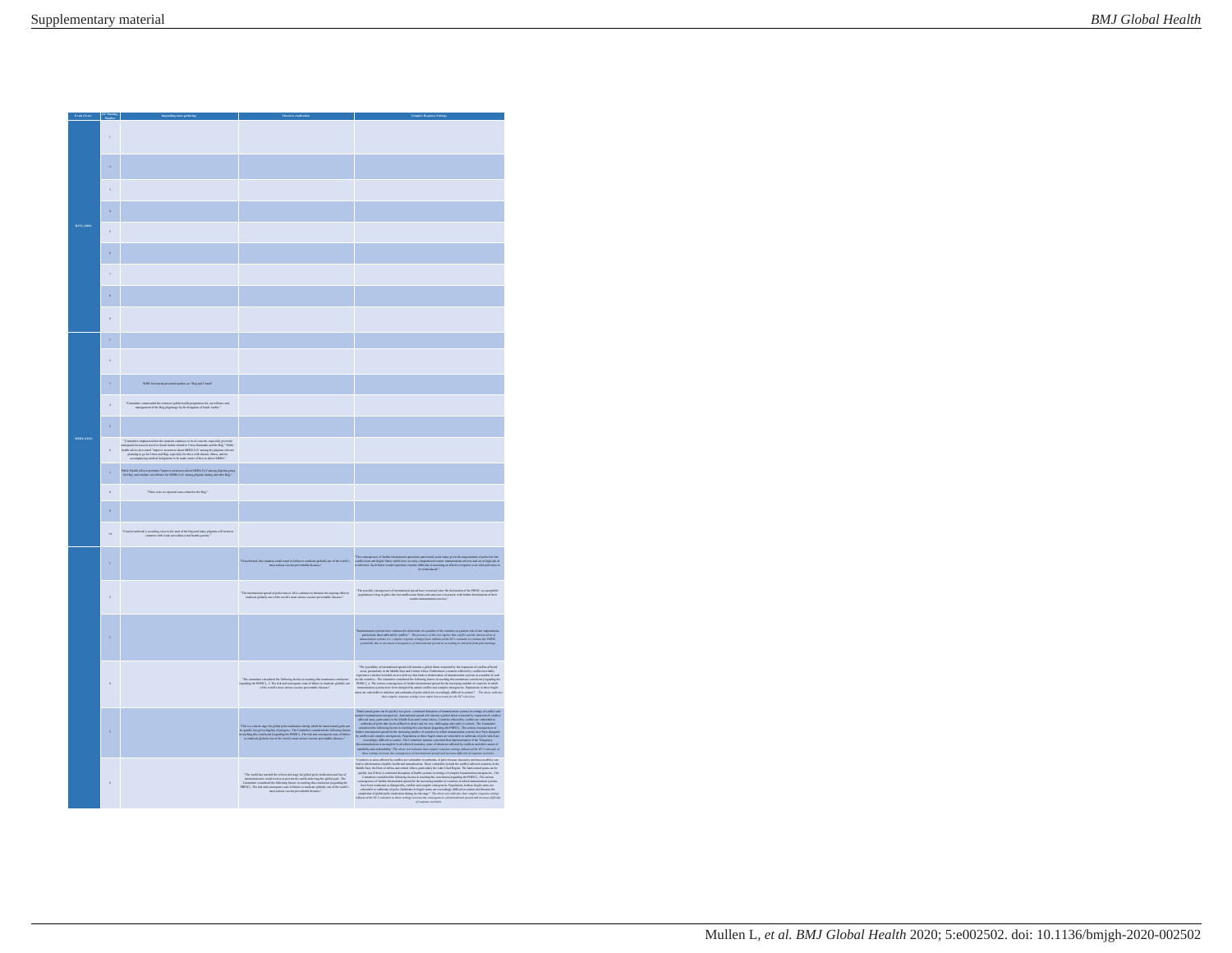|  | <b>EC Morting Date of EC Morting Number</b> |                                                                                                                                                                                                                                                                                                                                                                                            |  |                                                                                                                                                                                                                                     | Public brakh risk to other States via into                                                                                                                                                                                                                                                                                                                                                                                                                                                                                                                                                                                                                                                                                                                                                                                                                                                         |                                                                                                                                                                                                                                                                                      |                                                                                                                                                                                                                              |  |
|--|---------------------------------------------|--------------------------------------------------------------------------------------------------------------------------------------------------------------------------------------------------------------------------------------------------------------------------------------------------------------------------------------------------------------------------------------------|--|-------------------------------------------------------------------------------------------------------------------------------------------------------------------------------------------------------------------------------------|----------------------------------------------------------------------------------------------------------------------------------------------------------------------------------------------------------------------------------------------------------------------------------------------------------------------------------------------------------------------------------------------------------------------------------------------------------------------------------------------------------------------------------------------------------------------------------------------------------------------------------------------------------------------------------------------------------------------------------------------------------------------------------------------------------------------------------------------------------------------------------------------------|--------------------------------------------------------------------------------------------------------------------------------------------------------------------------------------------------------------------------------------------------------------------------------------|------------------------------------------------------------------------------------------------------------------------------------------------------------------------------------------------------------------------------|--|
|  | November 10, 2015                           | This metric process<br>control neight for WCV, the shadkat for April A of the CoVV specifiedly<br>$\phi$ and the control of the CoVV substitute of the CoVV<br>$\phi$ and CoVV substitute of the CoVV substitute of the CoVV substitute of                                                                                                                                                 |  |                                                                                                                                                                                                                                     |                                                                                                                                                                                                                                                                                                                                                                                                                                                                                                                                                                                                                                                                                                                                                                                                                                                                                                    |                                                                                                                                                                                                                                                                                      | structure and expenses members up announced and approvale size execution                                                                                                                                                     |  |
|  | February 12, 2016                           | The master use measured in WV and ADPs - particularly ADPV (up 3 in about of the plots of the plots of the plots of the plats of the plats of the plats of the plats of the plats of the plats of the plats of the plats of t                                                                                                                                                              |  |                                                                                                                                                                                                                                     | $\label{thm:20} \begin{minipage}[t]{0.5\textwidth} {\small\begin{tabular}[t]{0.9\textwidth} {\small\begin{tabular}[t]{0.9\textwidth} {\small\begin{tabular}[t]{0.9\textwidth} {\small\begin{tabular}[t]{0.9\textwidth} {\small\begin{tabular}[t]{0.9\textwidth} {\small\textbf{M} }\\ \hline \textbf{M} }\\ \hline \textbf{M} }\\ \hline \textbf{M} }\\ \hline \textbf{M} }\\ \hline \textbf{M} }\\ \hline \textbf{M} \\ \textbf{M} \\ \textbf{M} \\ \textbf{M} \\ \textbf{M} \\ \textbf{M} \\$                                                                                                                                                                                                                                                                                                                                                                                                    |                                                                                                                                                                                                                                                                                      | While there was no explicit mention of sustained community transmission in the $E$<br>Committee statements, polio is widely understood to operate via sustained con<br>statements so it is assumed this criterion is met     |  |
|  | May 12, 2006                                | inds WPV and colliser and Commerts that C. The type 2 GPV which<br>are also measured in their law consense for a Books and Commercial Commercial Commercial Commercial Commercial<br>measured of Europe is explained as Commercial                                                                                                                                                         |  |                                                                                                                                                                                                                                     |                                                                                                                                                                                                                                                                                                                                                                                                                                                                                                                                                                                                                                                                                                                                                                                                                                                                                                    |                                                                                                                                                                                                                                                                                      | us no especie mantion of exchanged community transmission<br>examinants, polio is widely understood to operate via exclusi<br>transmission, oo it is assumed this criterium is met                                           |  |
|  |                                             | Negatis has had two cases of accors flux<br>of gasolysic in July due to WPV floor lines onto, indicating the state<br>$\phi$ and the state of the state of the state<br>of the state of the state of the state of the state of the state<br>cVDPV-afforted countries could have further spend due to gaps in surveillance. There is also concern<br>$$\,$ given the global shortage of BV. |  |                                                                                                                                                                                                                                     | nie in de beste een de onderste van de beste een de beste gebeeld en de op de van de verskeie in de onder gebe<br>De beste gebeure en de onderste gebruik in de op de beste gebeure in de op de onderste gebeure in de onderste<br>D                                                                                                                                                                                                                                                                                                                                                                                                                                                                                                                                                                                                                                                               |                                                                                                                                                                                                                                                                                      |                                                                                                                                                                                                                              |  |
|  |                                             | Nigeria kas distanci fine usus of WPV. Then has been one WPV experiments from Polentz to the product to the later the production in Distance is the mass of the specifical control of the later production. The specifical co                                                                                                                                                              |  |                                                                                                                                                                                                                                     |                                                                                                                                                                                                                                                                                                                                                                                                                                                                                                                                                                                                                                                                                                                                                                                                                                                                                                    |                                                                                                                                                                                                                                                                                      | Committee statements, polio is widely understood to operate via sustained community.                                                                                                                                         |  |
|  |                                             | inculations and correlated constants in boson completes the procedure and constants and constants are expected in the constant of the constant of the constant of the constant of the constant of the constant of the constan                                                                                                                                                              |  |                                                                                                                                                                                                                                     | The concentration of the concentration of the concentration of the concentration of the concentration of the concentration of the concentration of the concentration of the concentration of the concentration of the concent                                                                                                                                                                                                                                                                                                                                                                                                                                                                                                                                                                                                                                                                      |                                                                                                                                                                                                                                                                                      |                                                                                                                                                                                                                              |  |
|  | April 24, 2017                              | Global WPV cases have fallen, in Pakistan, an opfans WPV was distanted and wave as fully regionated in additional and The form of the state of the control of the state of the presentation of the control of the control of                                                                                                                                                               |  | The Committee considered the following factors in suching this conclusion (regard)<br>FHEIC]. The current spacial and extraordinary contact of being closer to polio small<br>than ever before in hierary, with the incidence of WP | $\begin{minipage}[t]{0.9\textwidth}\begin{itemize} {\bf 1.0\textwidth}\begin{itemize} {\bf 1.0\textwidth}\begin{itemize} {\bf 1.0\textwidth}\begin{itemize} {\bf 1.0\textwidth}\begin{itemize} {\bf 1.0\textwidth}\begin{itemize} {\bf 1.0\textwidth}\begin{itemize} {\bf 1.0\textwidth}\begin{itemize} {\bf 1.0\textwidth}\begin{itemize} {\bf 1.0\textwidth}\begin{itemize} {\bf 1.0\textwidth}\begin{itemize} {\bf 1.0\textwidth}\begin{itemize} {\bf 1.0\textwidth}\begin{itemize} {\bf 1.0\textwidth}\begin{itemize} {\bf 1$                                                                                                                                                                                                                                                                                                                                                                  |                                                                                                                                                                                                                                                                                      | ments, polio is widely understood to operate via run.<br>Annumission, so it is assumed this criterion is not                                                                                                                 |  |
|  |                                             | Political Africanism and Vigintar contain the arbitrary discusses<br>in the SM 1970, Thus has been smaller than the specific contains a structure of the specific<br>simulation of the specific contains and the specifical contain                                                                                                                                                        |  |                                                                                                                                                                                                                                     | $\label{eq:R1} The example of the image is a nontrivial problem, the first is a nontrivial problem, the first is a nontrivial problem, the second is a nontrivial problem, the second is a nontrivial problem, the second is a nontrivial problem, the second is a nontrivial problem, the second is a nontrivial problem, the second is a nontrivial problem, the second is a nontrivial problem, the second is a nontrivial problem, the second is a nontrivial problem, the second is a nontrivial problem, the second is a nontrivial problem, the second is a nontrivial problem, the second is a nontrivial problem, the second is a nontrivial problem, the second is a nontrivial problem, the second is a nontrivial problem, the second is a nontrivial problem, the second is a nontrivial problem, the second is a nontrivial problem, the second is a nontrivial problem, the second$ | $\mathbf{V}$ contained and component in density<br>algorithm and Polandical materials and the constant polandical materials of<br>the state of the constant polandical materials of the constant of the<br>state of the constant polandica<br>or anythe improved the chance of moves | $\label{lem:main} This above was no explicit motion of maximal community reconstruction. Consider a constant, policy is widely understood to operator in a state. In an unisotic, so it is assumed this criterion is not.$   |  |
|  |                                             | Will turn control to the photon performance of the control term in the control of the basic performance of the control term in the control of the control of the control of the control of the control of the control of the                                                                                                                                                               |  | The Continuum control and automorphismy contrast of being closer to police analyze<br>formula and automorphisms of WPV1 cause in 2017 the lowest ever<br>models."                                                                   | Which the intermediate between the state of the state of the first of the intermediate the state of the state of the state of the state of the state of the state of the state of the state of the state of the state of the                                                                                                                                                                                                                                                                                                                                                                                                                                                                                                                                                                                                                                                                       | The Constitution constants that between the model and the state of further spent due to perform the constant constant of the spectrum of the constant of the performance. This importance of a regional approximate intervals                                                        | chose suas no explicit montion of each<br>load community political conditions of the excitence states and the<br>montion of the annual this criterion is not.                                                                |  |
|  |                                             | While the second to the field $\alpha$ in the second to the second to the second to the second to the second to the second to the second to the second to the second to the second to the second to the second to the second to t                                                                                                                                                          |  |                                                                                                                                                                                                                                     | "The risk of issue<br>$\label{t:2}$ The constraints of the parameter in the constraints of the constraints of the constraints of the state of the state of the state of the state of the state of the state of the state of the state of the state of t                                                                                                                                                                                                                                                                                                                                                                                                                                                                                                                                                                                                                                            |                                                                                                                                                                                                                                                                                      |                                                                                                                                                                                                                              |  |
|  | And 30, 2018                                | WPI plots are usually as allow invested speed to accord due (Nobel 201) One WVI (Nobel 201) One WVI (Nobel 201) One WVI (Nobel 201) One WVI (Nobel 201) One WVI (Nobel 201) One WVI (Nobel 201) One WVI (Nobel 201) One WVI (                                                                                                                                                              |  |                                                                                                                                                                                                                                     |                                                                                                                                                                                                                                                                                                                                                                                                                                                                                                                                                                                                                                                                                                                                                                                                                                                                                                    | "The Committee considered the following factors in maching this conclusion [regarding the PHEIC]There is a need for interastional coordination theoretical platad to $\sim$ 1963. Interaction of the interaction of the inte                                                         | $\label{thm:main}$<br>While there suit no explicit matrice of exclusion<br>of community state consistence, so it is assumed this exterior is not<br>strain to mean state of the state of the external of the exterior is not |  |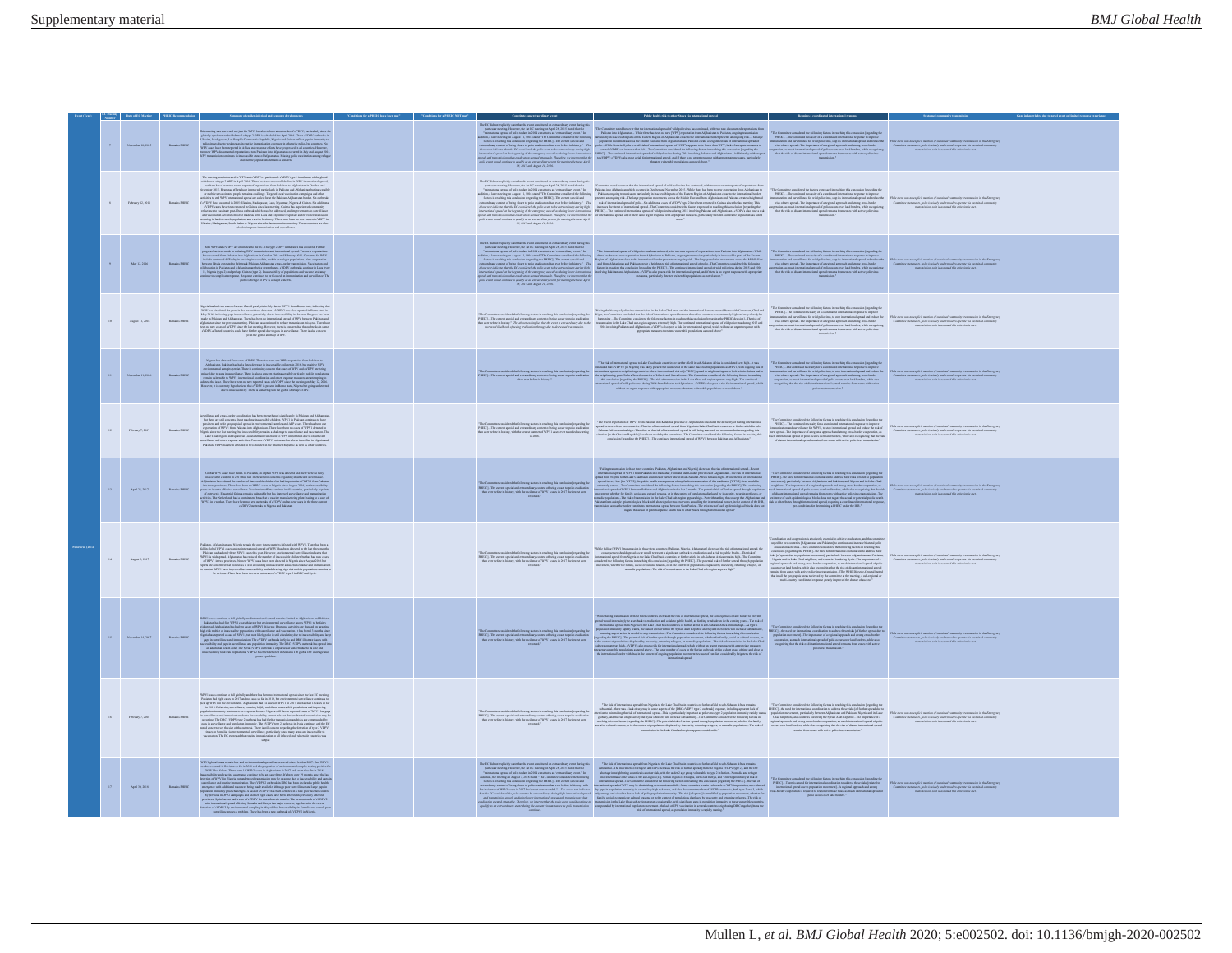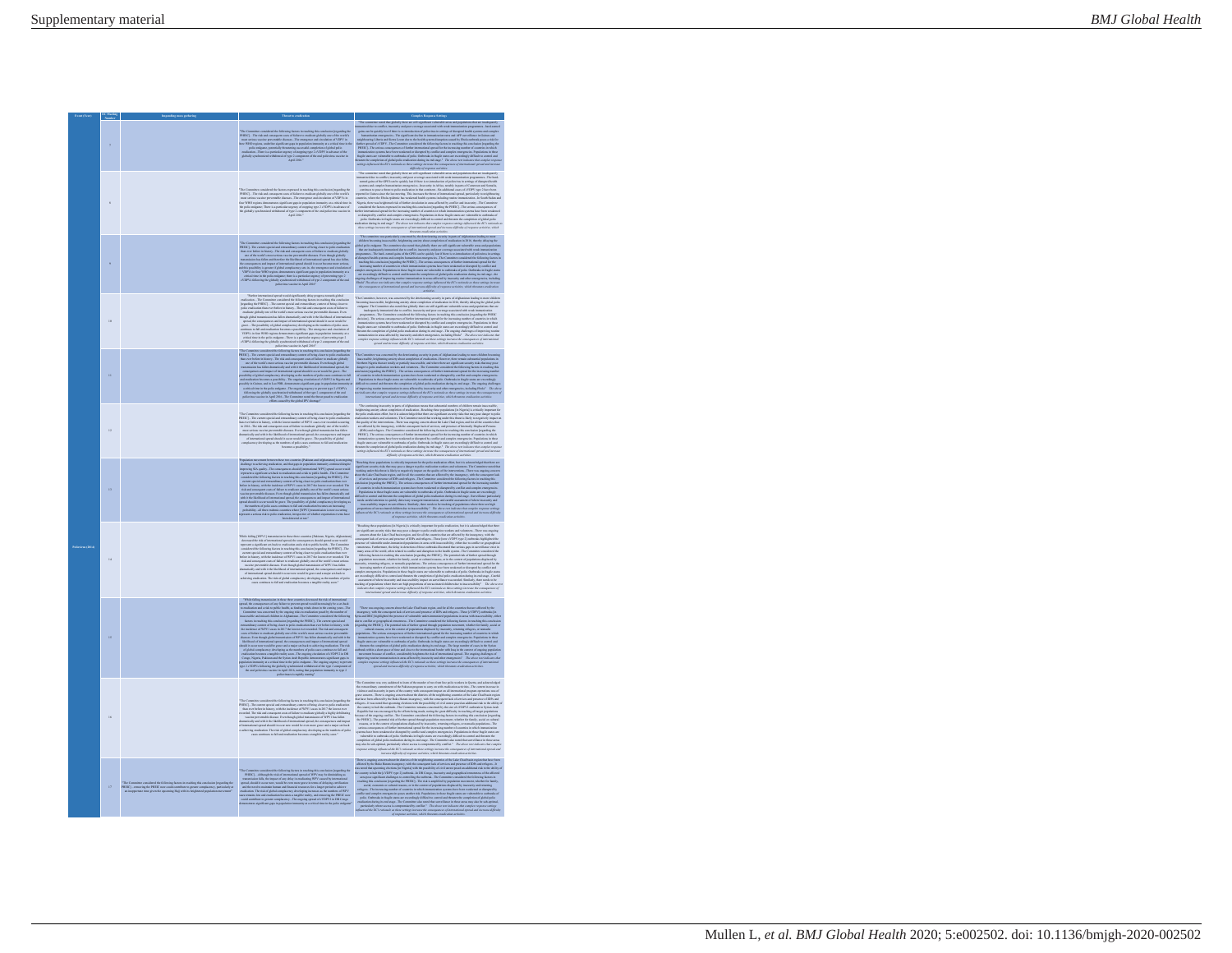|            | C Morting Date of EC Morting PHEIC Ross<br>Number |                        |                                                                                                                                                                                                                                                                                                                           |                                                                                                |                                                                                                                                                                                                                                                                                                                         |                                                                                                                                                                                                                                                                                                                                                                                                                                                                                                                                                                                                                                                                                                                                                                                                                                                                                                                                                                                                                                                                                         |                                                                                                                                                                                                                               |                                                                                                                                                                                                                                                                                                                                                                                                                                                                                                                                                                                                                                                                                                                                                                                                                                                                                 |                                        |
|------------|---------------------------------------------------|------------------------|---------------------------------------------------------------------------------------------------------------------------------------------------------------------------------------------------------------------------------------------------------------------------------------------------------------------------|------------------------------------------------------------------------------------------------|-------------------------------------------------------------------------------------------------------------------------------------------------------------------------------------------------------------------------------------------------------------------------------------------------------------------------|-----------------------------------------------------------------------------------------------------------------------------------------------------------------------------------------------------------------------------------------------------------------------------------------------------------------------------------------------------------------------------------------------------------------------------------------------------------------------------------------------------------------------------------------------------------------------------------------------------------------------------------------------------------------------------------------------------------------------------------------------------------------------------------------------------------------------------------------------------------------------------------------------------------------------------------------------------------------------------------------------------------------------------------------------------------------------------------------|-------------------------------------------------------------------------------------------------------------------------------------------------------------------------------------------------------------------------------|---------------------------------------------------------------------------------------------------------------------------------------------------------------------------------------------------------------------------------------------------------------------------------------------------------------------------------------------------------------------------------------------------------------------------------------------------------------------------------------------------------------------------------------------------------------------------------------------------------------------------------------------------------------------------------------------------------------------------------------------------------------------------------------------------------------------------------------------------------------------------------|----------------------------------------|
|            | Assoc 15, 2018                                    | Remains PHEIC          | Oracle 3007) can have an interaction in the Michael Schwarz interaction of additional consideration of the Michael Schwarz in the Michael Schwarz in the Michael Schwarz in the Michael Schwarz in the Michael Schwarz in the                                                                                             |                                                                                                | The LaS at a completely particle when the Constant of Application (Solid Constant) and the complete of the constant of the constant of the constant of the constant of the constant of the constant of the constant of the co<br>mitators as rolly transmission                                                         |                                                                                                                                                                                                                                                                                                                                                                                                                                                                                                                                                                                                                                                                                                                                                                                                                                                                                                                                                                                                                                                                                         |                                                                                                                                                                                                                               |                                                                                                                                                                                                                                                                                                                                                                                                                                                                                                                                                                                                                                                                                                                                                                                                                                                                                 |                                        |
|            |                                                   |                        |                                                                                                                                                                                                                                                                                                                           |                                                                                                | The Kale are explicit gravitation and the first gravitation of the SMT consistent and the state of the SMT consistent and the SMT consistent and the SMT consistent and the SMT consistent and the SMT consistent and the SMT                                                                                           |                                                                                                                                                                                                                                                                                                                                                                                                                                                                                                                                                                                                                                                                                                                                                                                                                                                                                                                                                                                                                                                                                         |                                                                                                                                                                                                                               | nite there was no expect montion of exchange commonly transmission.<br>Committee statements, polis is widely understood to operate via sustain                                                                                                                                                                                                                                                                                                                                                                                                                                                                                                                                                                                                                                                                                                                                  |                                        |
|            | <b>February 19, 2019</b>                          | Romains PHEIC          | There was a galaxie increase in WPV1 cases in 2018. Six cases of WPV1 here accured then for the year. We consider the set of possible spectra game. The results are also the spectra and the spectra possible spectra and the                                                                                             |                                                                                                |                                                                                                                                                                                                                                                                                                                         |                                                                                                                                                                                                                                                                                                                                                                                                                                                                                                                                                                                                                                                                                                                                                                                                                                                                                                                                                                                                                                                                                         | The Constitute the following from its making the conclusion ingendiate the other was respect meeter of existing commonly resented in the European HERC ( ) The increase in the European constant in the European in the Eu    |                                                                                                                                                                                                                                                                                                                                                                                                                                                                                                                                                                                                                                                                                                                                                                                                                                                                                 |                                        |
|            |                                                   |                        |                                                                                                                                                                                                                                                                                                                           |                                                                                                |                                                                                                                                                                                                                                                                                                                         |                                                                                                                                                                                                                                                                                                                                                                                                                                                                                                                                                                                                                                                                                                                                                                                                                                                                                                                                                                                                                                                                                         |                                                                                                                                                                                                                               |                                                                                                                                                                                                                                                                                                                                                                                                                                                                                                                                                                                                                                                                                                                                                                                                                                                                                 |                                        |
|            |                                                   |                        | riega globally to 73 to data this year compared to 15 in the same period in 2018. Majorit<br>Will make boostom globally the book the highest comparison in the book method and the book of the state of the first state of the state of the state of the state of the state of the state of the state of the state of the |                                                                                                | where to qualify as an extraordinary event during the current circum                                                                                                                                                                                                                                                    | Algorithm, with the ole of a strong endual issues<br>that the data to use the collaborate parameters of the control of the<br>strong endual issues and the data of the control of the control of the<br>strong endual is a strong endu                                                                                                                                                                                                                                                                                                                                                                                                                                                                                                                                                                                                                                                                                                                                                                                                                                                  |                                                                                                                                                                                                                               |                                                                                                                                                                                                                                                                                                                                                                                                                                                                                                                                                                                                                                                                                                                                                                                                                                                                                 |                                        |
|            | August 6-7, 2014                                  | <b>PHEIC delayed</b>   |                                                                                                                                                                                                                                                                                                                           | conditions for a Public Health Emergency of International Concern (PHEIC) have been met." $\,$ |                                                                                                                                                                                                                                                                                                                         | ${it\,} the Doissonian is Note that consider a 'cancellation' peak' and a pole's width of a other time. In possible components of the double components are given by a single point of the time of the time. The solution is the two lines of the two lines of the time is given by a single point of the time. The solution is the two lines of the time is given by a single point of the time. The solution is the two lines of the time is given by a single point of the time. The solution is the two lines of the time is given by a single point of the time.$                                                                                                                                                                                                                                                                                                                                                                                                                                                                                                                  |                                                                                                                                                                                                                               | The Committee noted "virulence of the virue, the intensive community and health facilitation<br>for patterns." This indicates metaleod community transmission was averaged<br>as                                                                                                                                                                                                                                                                                                                                                                                                                                                                                                                                                                                                                                                                                                |                                        |
|            | Somehor IAN 2014 *                                | <b>Propriet POETY</b>  | The Committee had various concerns for negoties accretivities including the following: flight cancellations and other exceeds unreal metric<br>forms that are hindering response of form and damaging economies of a<br>fliends, th                                                                                       |                                                                                                | The Committee did not state that the contenuls was an 'extraordinary over<br>of thing this particular meeting. However, the Committee most that the cothesis<br>$^{\circ}$ constitutes an output matching over<br>an integrance from prope                                                                              |                                                                                                                                                                                                                                                                                                                                                                                                                                                                                                                                                                                                                                                                                                                                                                                                                                                                                                                                                                                                                                                                                         | The Committee emphasized the importance of continued support by WHO and other national and international partners towards the effective implementation and monitoring of these recommendations. The Committee of the inglifie | $\label{thm:main}$ While are explicitly mational in this mass<br>for a spectral control of the substantial for a structure of the substantial control of the structure of the<br>description of the structure of the structure of the struc                                                                                                                                                                                                                                                                                                                                                                                                                                                                                                                                                                                                                                     |                                        |
|            | October 22, 2014                                  | Romains PHEIC          | proparedness massures in an risk countries.<br>Cases have exponentially increased in Guinna, Liberia and Sierra Loose. Exportations to Spain and the United States have occurred, outstring in British States have a section of the STS cases and determined and the states                                               |                                                                                                | $^{\circ}$ particular meeting. Herewer, the Committee needs that the cultural "constitutes an extraordinary create" during a prior meeting on August $^{5}$ 8, 2014. Therefore, it is implied that the cultural is considered an e                                                                                      | Now equation (of any smaller $\mathbf{k}$ behavior to the following of the state of the state of any state of the state of the state of any state of the state of the state of the state of the state of the state of the state of                                                                                                                                                                                                                                                                                                                                                                                                                                                                                                                                                                                                                                                                                                                                                                                                                                                      |                                                                                                                                                                                                                               | While not explicitly mentioned in this meeting, a previous meeting on August 7-8, 2004<br>descrip referenced naturined community transmission for the outbreak. Therefore, it is implied that this outbreak is operating via nat                                                                                                                                                                                                                                                                                                                                                                                                                                                                                                                                                                                                                                                | is knowledge requeding the agent or by |
|            | January 20, 2015                                  | Remains PHEIC          | Concentrations<br>into Lie Liestin, Sierra Losson and Guinea, Spain, the United States and Mail have declined<br>a parameter the material concentration is under the state of the states of the states<br>of the states of the states                                                                                     |                                                                                                |                                                                                                                                                                                                                                                                                                                         | $\label{eq:1} The combination of the models are also an important solution for the model of the models. The definition of the models are also a non-constant solution for the model of the models. The definition of the models are also a non-constant solution for the model of the models. The definition of the models are also a non-constant solution for the model of the models. The definition of the models are also a non-constant solution for the model of the models. The definition of the models are also a non-constant solution for the model of the models. The definition of the models are also a non-constant solution for the model of the models. The definition of the models are also a non-constant solution for the model of the models. The definition of the models are also a non-constant solution for the model of the models. The definition of the models are also a non-constant solution for the model of the models. The definition of the models are also a non-constant solution for the model of the models. The definition of the models are$ |                                                                                                                                                                                                                               | While not explicitly mentioned in this meeting, a previous meeting on August 7-8, 2004 directly referenced sustained community transmission for the outbreak. Therefore, it is implied that this outbreak is operating via ra                                                                                                                                                                                                                                                                                                                                                                                                                                                                                                                                                                                                                                                   |                                        |
|            | April 9, 2015                                     |                        | is<br>a includes and prographic distribution of cases has gown usually in Liberia, Sierra Lones and Gainsa.<br>In this complete the state of the control of the state of the state of the<br>state in the state of the state of the st                                                                                    |                                                                                                |                                                                                                                                                                                                                                                                                                                         | The company of the contract on transfer perfect the figure of the contract of the transfer at the contract of the contract of the contract of the contract of the contract of the contract of the contract of the contract of                                                                                                                                                                                                                                                                                                                                                                                                                                                                                                                                                                                                                                                                                                                                                                                                                                                           |                                                                                                                                                                                                                               | $\label{prop:main} The Compton bound is a nonnegative number is the same time of the two qubit sum is a given if $NN$ is a given number of NN$-probability and two qubit sum is a given number of the two qubit sum is a given number of the two qubit sum is a given number of the two qubit sum is a given number of the two qubit sum is a given number of the two qubit sum is a given number of the two qubit sum is a given number of the two qubit sum is a given number of the two qubit sum is a given number of the two qubit sum is a given number of the two qubit sum is a given number of the two qubit sum is a given number of the two qubit sum is a given number of the two qubit sum is a given number of the two qubit sum is a given number of the two qubit sum is a given number of the two qubit sum is a given number of the two qubit sum is a given$ |                                        |
|            | July 2-6, 2015 *                                  | Romains PHERC          | Ouncil, case here decomed with incidence plus<br>numerous field for the control. The control participate in the case of<br>$\phi$ and $\phi$ is controlled for the control of<br>the control of the control of the controlled control of t                                                                                |                                                                                                | The Committee did not state that the outbreak was an 'extraordinary event' during this<br>particular moving. However, the Committee noted that the outletels. "constitutes an "extraordinary overst" during a prior meeting on August 7-8, 2014. Therefore, it is implied that the excitered is considered an extraordi |                                                                                                                                                                                                                                                                                                                                                                                                                                                                                                                                                                                                                                                                                                                                                                                                                                                                                                                                                                                                                                                                                         |                                                                                                                                                                                                                               | White net explicitly mational in this moting, a processe moting on Angest T4, 2004 — this property of mathematical functions, and the content of the content of the content of the content of the content of the content of t                                                                                                                                                                                                                                                                                                                                                                                                                                                                                                                                                                                                                                                   |                                        |
| $\sigma$ . | October 1-3, 2015 $\star$                         | Romains PHEIC          | Lieut has been declared for ${\cal C}$ feed to measure and simulated for the best states of the property of the state of property of the control of the property of the state of the state of the state of the state of the state                                                                                         |                                                                                                |                                                                                                                                                                                                                                                                                                                         | The Commission of the substitute in Commission controlled the population controlled in the dual to interest tend of this commission control in the control in the control in the controlled in the controlled in the controll                                                                                                                                                                                                                                                                                                                                                                                                                                                                                                                                                                                                                                                                                                                                                                                                                                                           |                                                                                                                                                                                                                               | While are explicitly constrained in this mosting, a process mosting on Appen 7 M, 2004 — The Committee mass of most constraints and the constraints of the constraints of the constraints of the constraints of the constrain                                                                                                                                                                                                                                                                                                                                                                                                                                                                                                                                                                                                                                                   |                                        |
|            | 8 - December 15-71-2015 *                         | <b>Portales PREDIT</b> | Guina has<br>alt repenut a case since October 29, 2015. Siems Leone has<br>alt reported a case since Angest 8, 2015. Likeria has<br>alt reported a case of non-threat has the second since Millet 20, 2015. However, great concern com                                                                                    |                                                                                                |                                                                                                                                                                                                                                                                                                                         | $\label{prop:2}$ Which considers the contribution of the contribution of the contribution of the contribution of the contribution of the contribution of the contribution of the contribution of the contribution of the contributio                                                                                                                                                                                                                                                                                                                                                                                                                                                                                                                                                                                                                                                                                                                                                                                                                                                    |                                                                                                                                                                                                                               | While not explicitly manisoned in this moving, a persions moving on August 7-8, 2004 . The also subsetly referenced community transmission for the outbreak. Therefore, it is any implied that this outbreak is operating via                                                                                                                                                                                                                                                                                                                                                                                                                                                                                                                                                                                                                                                   |                                        |
|            | March 29, 2016                                    |                        | in a statement population. Example, the interaction of the state of the control of the state of the state of the state of the state of the state of the state of the state of the state of the state of the state of the stat                                                                                             |                                                                                                | sion in Wort Africa no longer constitutos an extr                                                                                                                                                                                                                                                                       | The risk of interactional special is now $\mathrm{ker}^{\mathfrak{a}}$                                                                                                                                                                                                                                                                                                                                                                                                                                                                                                                                                                                                                                                                                                                                                                                                                                                                                                                                                                                                                  | antly have the capacity to respond rapidly to new virus emerge<br>coordinated international response is no longer necessary.                                                                                                  | While not explicitly matterned in this mosting, a previous mosting on August 7-8, 2004 <b>the user that we note that were intervented as the contact of the state of the state of the state of the state of the state of the st</b>                                                                                                                                                                                                                                                                                                                                                                                                                                                                                                                                                                                                                                             | South The above text insula            |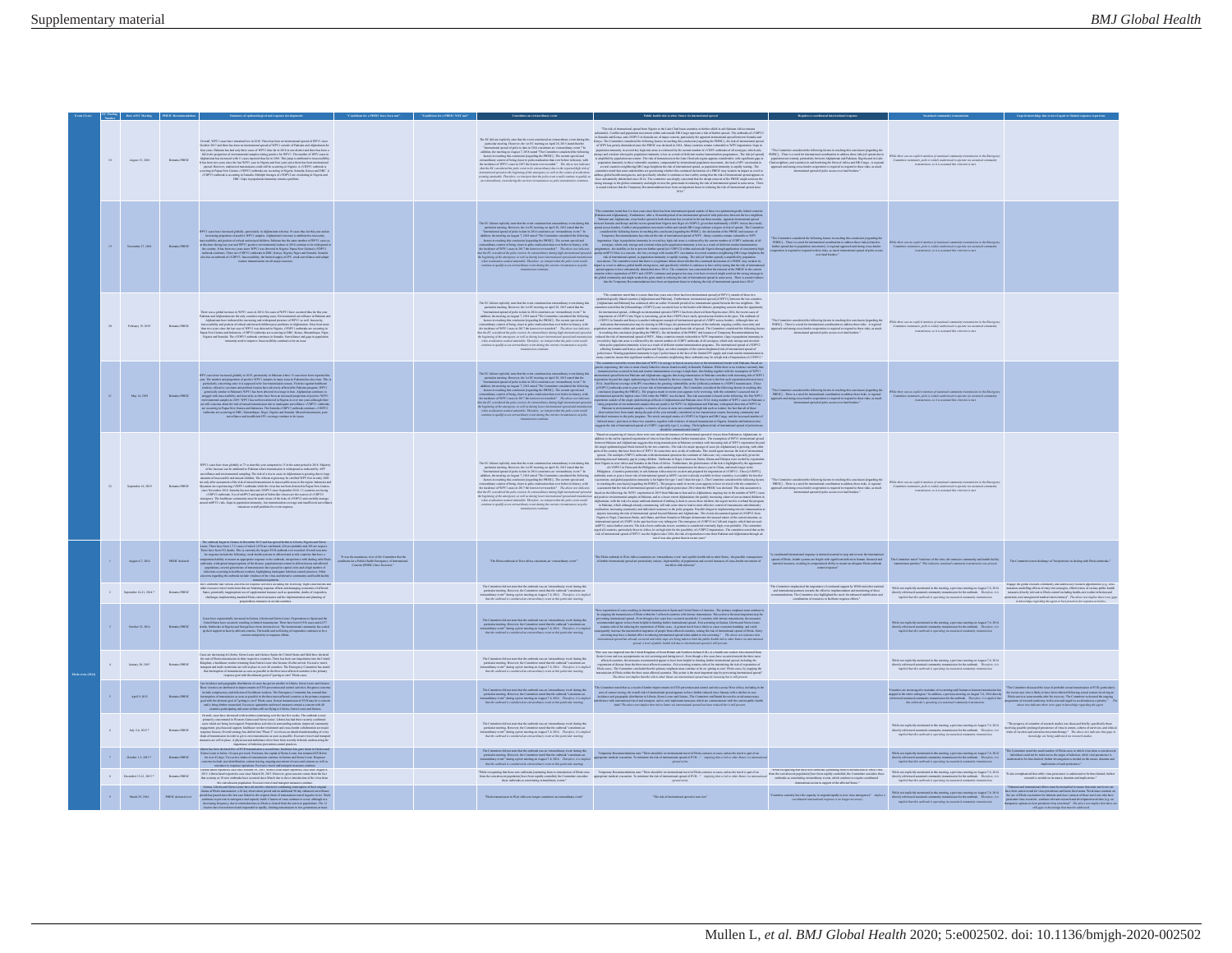| $\operatorname{Dom}(\operatorname{Var})$<br>Threat to eradication<br>Complex Response Settings<br>Importing mass gathe<br>The Correlation of the latter than the first of the first procedure of the correlation of the latter of the correlation of the correlation of the correlation of the correlation of the correlation of the correlation of the<br>15<br>as redio are unique."<br>19<br>$\begin{minipage}[t]{0.00\textwidth} \begin{minipage}[t]{0.00\textwidth} \begin{itemize} {\bf 1} & \text{if $t$} \\ \text{if $t$} & \text{if $t$} \\ \text{if $t$} & \text{if $t$} \\ \text{if $t$} & \text{if $t$} \\ \text{if $t$} & \text{if $t$} \\ \text{if $t$} & \text{if $t$} \\ \text{if $t$} & \text{if $t$} \\ \text{if $t$} & \text{if $t$} \\ \text{if $t$} & \text{if $t$} \\ \text{if $t$} & \text{if $t$} \\ \text{$<br>The Committee matrices the following from the track point and connected experimental positive connection of the following connected experimental and connected and connected and connected and connected and connected and co<br>$_{20}$<br>The continuum area considered with a maximized of a function profit is possible and the considered by the control of the constraints of the constraints of the constraints of the constraints of the constraints of the const<br>kes, to understand what factors have led to the secont but most sations determined what factors have but the second second control in reduction.<br>$_{21}$<br>increasing refleral by individuals and communities [in Pulsima] to accept vaccination is only the certainties. In Adjanction, the determined as controller and the conditional of the conditional of the main only hampened p<br>$\overline{22}$ |  |
|--------------------------------------------------------------------------------------------------------------------------------------------------------------------------------------------------------------------------------------------------------------------------------------------------------------------------------------------------------------------------------------------------------------------------------------------------------------------------------------------------------------------------------------------------------------------------------------------------------------------------------------------------------------------------------------------------------------------------------------------------------------------------------------------------------------------------------------------------------------------------------------------------------------------------------------------------------------------------------------------------------------------------------------------------------------------------------------------------------------------------------------------------------------------------------------------------------------------------------------------------------------------------------------------------------------------------------------------------------------------------------------------------------------------------------------------------------------------------------------------------------------------------------------------------------------------------------------------------------------------------------------------------------------------------------------------------------------------------------------|--|
|                                                                                                                                                                                                                                                                                                                                                                                                                                                                                                                                                                                                                                                                                                                                                                                                                                                                                                                                                                                                                                                                                                                                                                                                                                                                                                                                                                                                                                                                                                                                                                                                                                                                                                                                      |  |
|                                                                                                                                                                                                                                                                                                                                                                                                                                                                                                                                                                                                                                                                                                                                                                                                                                                                                                                                                                                                                                                                                                                                                                                                                                                                                                                                                                                                                                                                                                                                                                                                                                                                                                                                      |  |
|                                                                                                                                                                                                                                                                                                                                                                                                                                                                                                                                                                                                                                                                                                                                                                                                                                                                                                                                                                                                                                                                                                                                                                                                                                                                                                                                                                                                                                                                                                                                                                                                                                                                                                                                      |  |
|                                                                                                                                                                                                                                                                                                                                                                                                                                                                                                                                                                                                                                                                                                                                                                                                                                                                                                                                                                                                                                                                                                                                                                                                                                                                                                                                                                                                                                                                                                                                                                                                                                                                                                                                      |  |
|                                                                                                                                                                                                                                                                                                                                                                                                                                                                                                                                                                                                                                                                                                                                                                                                                                                                                                                                                                                                                                                                                                                                                                                                                                                                                                                                                                                                                                                                                                                                                                                                                                                                                                                                      |  |
| $\label{t:main} The paper is a common function such that "Since should remain both can evaluate a subgraph of all functions are given.$<br>n.                                                                                                                                                                                                                                                                                                                                                                                                                                                                                                                                                                                                                                                                                                                                                                                                                                                                                                                                                                                                                                                                                                                                                                                                                                                                                                                                                                                                                                                                                                                                                                                        |  |
| "Many respondant have lest their lives due to the nature of the response work; the Committee stressed that atliceed countries sheeds assume that health-case workers receive adequate security massumes for their estiny and<br>$\overline{a}$                                                                                                                                                                                                                                                                                                                                                                                                                                                                                                                                                                                                                                                                                                                                                                                                                                                                                                                                                                                                                                                                                                                                                                                                                                                                                                                                                                                                                                                                                       |  |
| à.                                                                                                                                                                                                                                                                                                                                                                                                                                                                                                                                                                                                                                                                                                                                                                                                                                                                                                                                                                                                                                                                                                                                                                                                                                                                                                                                                                                                                                                                                                                                                                                                                                                                                                                                   |  |
|                                                                                                                                                                                                                                                                                                                                                                                                                                                                                                                                                                                                                                                                                                                                                                                                                                                                                                                                                                                                                                                                                                                                                                                                                                                                                                                                                                                                                                                                                                                                                                                                                                                                                                                                      |  |
| $\bar{\mathbf{z}}$                                                                                                                                                                                                                                                                                                                                                                                                                                                                                                                                                                                                                                                                                                                                                                                                                                                                                                                                                                                                                                                                                                                                                                                                                                                                                                                                                                                                                                                                                                                                                                                                                                                                                                                   |  |
|                                                                                                                                                                                                                                                                                                                                                                                                                                                                                                                                                                                                                                                                                                                                                                                                                                                                                                                                                                                                                                                                                                                                                                                                                                                                                                                                                                                                                                                                                                                                                                                                                                                                                                                                      |  |
| "The Committee highlighted that the contin<br>nitus highlighted that the continued identification (including port-metron) of cases not previously register<br>continues to response operations in some areas, and the organize movement of cases and contacts to Ebola<br>as, all<br>$\overline{a}$                                                                                                                                                                                                                                                                                                                                                                                                                                                                                                                                                                                                                                                                                                                                                                                                                                                                                                                                                                                                                                                                                                                                                                                                                                                                                                                                                                                                                                  |  |
| k.                                                                                                                                                                                                                                                                                                                                                                                                                                                                                                                                                                                                                                                                                                                                                                                                                                                                                                                                                                                                                                                                                                                                                                                                                                                                                                                                                                                                                                                                                                                                                                                                                                                                                                                                   |  |
|                                                                                                                                                                                                                                                                                                                                                                                                                                                                                                                                                                                                                                                                                                                                                                                                                                                                                                                                                                                                                                                                                                                                                                                                                                                                                                                                                                                                                                                                                                                                                                                                                                                                                                                                      |  |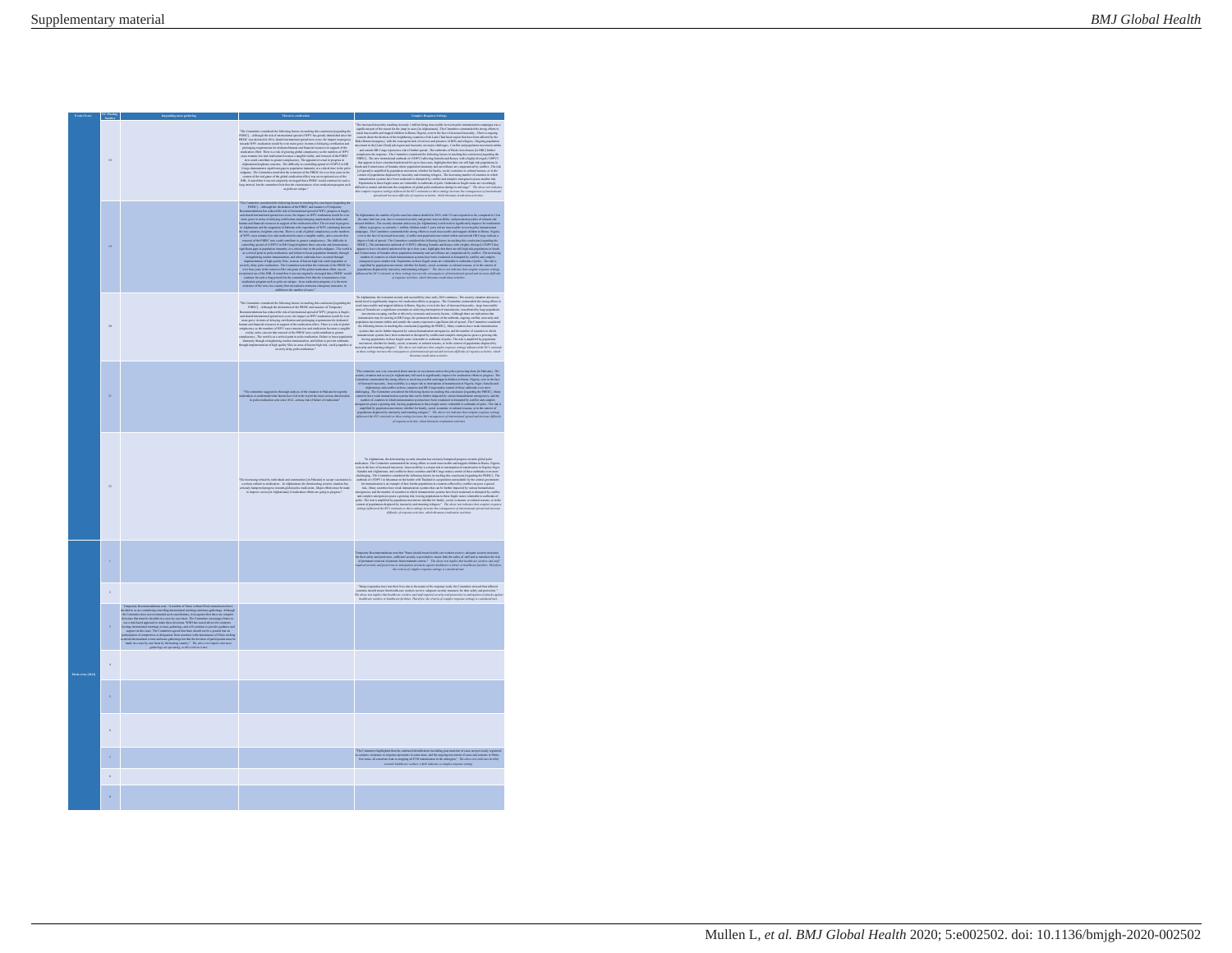|           |                   |                           | $\label{t:2}$<br>Land constraint in the set of the set of the set of the set of the set of<br>the set of the set of the set of the set of the set of the set of the<br>set of the set of the set of the set of the set of the set of the                                                                                                                                                                                                        |                                                                                                                                                                                                                                                                                                                                                                                                                                    | Thus we use that imaging the<br>trip plus incollege to indicate that denotes was considered as a construction<br>process, as a cubuquant matrix on November 19, 2006, it was near<br>that "The IC originally recommended a PHEMC in Fi                                                                                                    |                                                                                                                                                                                                                                                                                                                                                                                                                                                                                            |                                                                                                                                                                                                                                                                                                                                                                                                                                                                                              |                                                            | and/or other factors or co-factors<br>Appropriate research and development effects should be intensifed for Zika views raceiuse, the<br>expective and disgussestics. Clinical, visiologic and opinionically<br>is also replaced by                                                                                                                                                                                                                                                                                                                                                                                                                                 |
|-----------|-------------------|---------------------------|-------------------------------------------------------------------------------------------------------------------------------------------------------------------------------------------------------------------------------------------------------------------------------------------------------------------------------------------------------------------------------------------------------------------------------------------------|------------------------------------------------------------------------------------------------------------------------------------------------------------------------------------------------------------------------------------------------------------------------------------------------------------------------------------------------------------------------------------------------------------------------------------|-------------------------------------------------------------------------------------------------------------------------------------------------------------------------------------------------------------------------------------------------------------------------------------------------------------------------------------------|--------------------------------------------------------------------------------------------------------------------------------------------------------------------------------------------------------------------------------------------------------------------------------------------------------------------------------------------------------------------------------------------------------------------------------------------------------------------------------------------|----------------------------------------------------------------------------------------------------------------------------------------------------------------------------------------------------------------------------------------------------------------------------------------------------------------------------------------------------------------------------------------------------------------------------------------------------------------------------------------------|------------------------------------------------------------|--------------------------------------------------------------------------------------------------------------------------------------------------------------------------------------------------------------------------------------------------------------------------------------------------------------------------------------------------------------------------------------------------------------------------------------------------------------------------------------------------------------------------------------------------------------------------------------------------------------------------------------------------------------------|
|           | Mash 8, 2016      | <b>Ponsing PREDICT</b>    | Newspaper can all other associates and the substitutional process and the control of the state of the state of the state of the state of the state of the state of the state of the state of the state of the state of the sta                                                                                                                                                                                                                  |                                                                                                                                                                                                                                                                                                                                                                                                                                    | Then we note that imaging the<br>rigo fits modely to indicate that the strained material materials are considered<br>by averall intervent, at a coheoparte matrix on November 19, 2006, it was<br>a contradict matrix of the originall                                                                                                    |                                                                                                                                                                                                                                                                                                                                                                                                                                                                                            | increased ness of microscophaly and or GHS, and Zika viens transmission, should be rapidly<br>and with the World Health Organization to facilizer intermetional understanding of the those<br>vents, to gridde intermedicant suppor                                                                                                                                                                                                                                                          |                                                            | $\label{eq:2} \begin{minipage}[t]{0.9\textwidth} \begin{tabular}{ c c c c } \hline & \multicolumn{2}{ c }{\textbf{a}} & \multicolumn{2}{ c }{\textbf{a}} & \multicolumn{2}{ c }{\textbf{a}} & \multicolumn{2}{ c }{\textbf{a}} & \multicolumn{2}{ c }{\textbf{a}} & \multicolumn{2}{ c }{\textbf{a}} & \multicolumn{2}{ c }{\textbf{a}} & \multicolumn{2}{ c }{\textbf{a}} & \multicolumn{2}{ c }{\textbf{a}} & \multicolumn{2}{ c }{\textbf{$<br>edispensed and evaluation of novel vector control measures should be<br>calar argumcy. Resume<br>the and disruppeners efforts should also be into two vaccines and the<br>upperior in the medium term." $\ldots$ |
|           | June 14, 2006     | Remains PHESC             | International scientific consumer and the EC agree that Zika view is a cases of microcophaly and Gallinizman Recommendations for response effects contain from the prior meeting including guidance for experiments for respo                                                                                                                                                                                                                   |                                                                                                                                                                                                                                                                                                                                                                                                                                    |                                                                                                                                                                                                                                                                                                                                           |                                                                                                                                                                                                                                                                                                                                                                                                                                                                                            |                                                                                                                                                                                                                                                                                                                                                                                                                                                                                              |                                                            | ampany Recommendations cand that "Constraint sheald are in accordance with produce from the World Health Organization on mass gutherings in the contrast of Zika virus<br>contrasts of the specifical state of the specifical st                                                                                                                                                                                                                                                                                                                                                                                                                                   |
|           | Supander 1, 2016  | Remains PHEIC             | The European Committee surfficted part advise including the seed for additional research activities. In<br>addition, it was suggested that the WHO Director-General should develop an appropriate infrastructure and<br>supposes pl                                                                                                                                                                                                             |                                                                                                                                                                                                                                                                                                                                                                                                                                    |                                                                                                                                                                                                                                                                                                                                           | $\frac{\frac{1}{2} \left( \frac{1}{2} \right) \left( \frac{1}{2} \right) \left( \frac{1}{2} \right) \left( \frac{1}{2} \right) \left( \frac{1}{2} \right) \left( \frac{1}{2} \right) \left( \frac{1}{2} \right) \left( \frac{1}{2} \right) \left( \frac{1}{2} \right) \left( \frac{1}{2} \right) \left( \frac{1}{2} \right) \left( \frac{1}{2} \right) \left( \frac{1}{2} \right) \left( \frac{1}{2} \right) \left( \frac{1}{2} \right) \left( \frac{1}{2} \right) \left($                 | "Furthermore, as<br>knowledging that the impact of Zika virus is a long term concern, the<br>$^\circ$ Committee recommended that the Director Gaussian<br>is an integrating an appropriate inferentiation and accordinately for entering th                                                                                                                                                                                                                                                  |                                                            | spidemiology, clinical disease, and prevention, recommending focus on several new<br>rearch iones alone with other iones recommended newtonely, in order to: enhanc<br>remain from a finite with the<br>linear model and provides the contribution of the different value of<br>the different condition contribution of the contribution of the<br>state of the state of the contribution of the contribution<br>unitary of office<br>nols and their operational final<br>hility; continue $(a,g,\:vacial)^{\ast}$                                                                                                                                                 |
|           | November 18, 2016 | <b>BEEN' distant over</b> | Response strategy is oscalating to a long-term, sustained response mechanism due to the significant, long-term nature of the diseasest and its associated consequences.                                                                                                                                                                                                                                                                         |                                                                                                                                                                                                                                                                                                                                                                                                                                    | The EC originally recommended a PHEIC in February 2016 on the basis of an extraordinate of microcophaly and other neurological disorders reported in Brazil, following a similar classer is Franch Polynosis and groupplies a                                                                                                             |                                                                                                                                                                                                                                                                                                                                                                                                                                                                                            | "The Public Health Emergency of Immuniceal Concern (PHEIC) declared by the Director-General of WHO has led the world to an urgent and coordinated response, providing the understanding that Zika virus infection and associa<br>understanding This associate were measured by managed by WHO, Status Parties and other partners in a way that other infections disease the<br>sate are separate in a way that other infections disease the<br>sate are nanaged." Th<br>continues to require |                                                            | this can best be done through sustained research." $\,$                                                                                                                                                                                                                                                                                                                                                                                                                                                                                                                                                                                                            |
|           | May 19, 2016      | PHEIC not distant         | An other ordered of yellow four has occurred in Lunda, Angela This outleve<br>it has speed antonicionally to the Democratic Republic of the Congo, China and Kenya. Current suspense strategy<br>calls for envertiseme, must vaccin                                                                                                                                                                                                             |                                                                                                                                                                                                                                                                                                                                                                                                                                    |                                                                                                                                                                                                                                                                                                                                           | The Wilsonian School of the San Marine of the Prince School of the San Marine and the Content of the San Marine of the San Marine of the San Marine of the San Marine of the San Marine of the San Marine of the San Marine o                                                                                                                                                                                                                                                              |                                                                                                                                                                                                                                                                                                                                                                                                                                                                                              | thraiks in Angola and the Democratic Republic of the Congo |                                                                                                                                                                                                                                                                                                                                                                                                                                                                                                                                                                                                                                                                    |
| $\bar{2}$ | August 31, 2016   | PHEIC not                 | No confirmed cases have been reported in Angela since June 21, 2016, or in the Deenscratic Republic of the Congo since July 12, 2016. The confronity in Ugama is cover, from ported cases in China and Korey have not inal to                                                                                                                                                                                                                   |                                                                                                                                                                                                                                                                                                                                                                                                                                    |                                                                                                                                                                                                                                                                                                                                           | The Wild Section and the Commission of the County of the Section of the Section of the Basic and the Democratic Department of the County of the Section of the Section of the Section of the Section of the Section of the Se<br>thus mising subsegioual risks of yellow forest transmission. The Committee also emphasized the need to rapidly manage any new yellows<br>forest cause, imported or locally acquired." The above next indicates that there is an e<br>international spread | Theorem, despite the considerable progress made, the Committee concluded that the outbreak $\label{eq:conformal} \text{Consider the case with the current model action with our model action and}\\ \text{resonance of the model of action and action and action and action.} \vspace{-3mm}$                                                                                                                                                                                                 |                                                            |                                                                                                                                                                                                                                                                                                                                                                                                                                                                                                                                                                                                                                                                    |
|           | May 18, 2018      | PHEIC not do              | $\begin{minipage}[t]{0.00\textwidth} \begin{tabular}{ c c c c } \hline & \multicolumn{1}{ c }{\textbf{a}} & \multicolumn{1}{ c }{\textbf{b}} & \multicolumn{1}{ c }{\textbf{a}} & \multicolumn{1}{ c }{\textbf{b}} & \multicolumn{1}{ c }{\textbf{a}} & \multicolumn{1}{ c }{\textbf{a}} & \multicolumn{1}{ c }{\textbf{a}} & \multicolumn{1}{ c }{\textbf{a}} & \multicolumn{1}{ c }{\textbf{a}} & \multicolumn{1}{ c }{\textbf{a}} & \multic$ | was the view of the Committee that the<br>Intens for a Public Health Emergency of<br>Ional Concern (PHEEC) have not current                                                                                                                                                                                                                                                                                                        |                                                                                                                                                                                                                                                                                                                                           | Note that we have been there in the same production is that has a grid state, the comparison of the production of the same production of the same of the same of the same of the same of the same of the same of the same of                                                                                                                                                                                                                                                               |                                                                                                                                                                                                                                                                                                                                                                                                                                                                                              |                                                            |                                                                                                                                                                                                                                                                                                                                                                                                                                                                                                                                                                                                                                                                    |
|           | October 17, 2018  |                           |                                                                                                                                                                                                                                                                                                                                                                                                                                                 |                                                                                                                                                                                                                                                                                                                                                                                                                                    |                                                                                                                                                                                                                                                                                                                                           |                                                                                                                                                                                                                                                                                                                                                                                                                                                                                            |                                                                                                                                                                                                                                                                                                                                                                                                                                                                                              |                                                            |                                                                                                                                                                                                                                                                                                                                                                                                                                                                                                                                                                                                                                                                    |
|           | April 12, 2019    |                           | $\label{t:main} The transition has learned in Ratankel, Kultel, Vultel 1466-mass of a non-distribution, contain a nonnegative and common, com-conagogeneous, and ring-vacization corresponding. Nonomial transmission is a concaveconag$                                                                                                                                                                                                        |                                                                                                                                                                                                                                                                                                                                                                                                                                    |                                                                                                                                                                                                                                                                                                                                           |                                                                                                                                                                                                                                                                                                                                                                                                                                                                                            |                                                                                                                                                                                                                                                                                                                                                                                                                                                                                              |                                                            |                                                                                                                                                                                                                                                                                                                                                                                                                                                                                                                                                                                                                                                                    |
|           | June 14, 2009     | PHEIC not declared        | Some positive opidentiological trends here occurred in Brancobo and Katwa. However, there has been extansion or splenderion of distance in other areas like Mohalo. Challenges includes and the second in Ciganda, accompany,                                                                                                                                                                                                                   | To was the view of the Committee that the<br>corbusak is a basilib emergency in DRC and the<br>spins but does not meet all the three criteria for<br>ugion but door not most all the three criteria for a<br>PHEIC under the HHR. While the outbreak is an<br>extraordinary event, with risk of international<br>speak, the engoing response would not be<br>enhanced by formal Temporary<br>Recommendations under the IHR (2015). | "While the outbreak is an extraordinary event, with side of international spread, the ongoing response would not be enhanced by formal Tomporary Recommendations under the Hill: (2005)."                                                                                                                                                 |                                                                                                                                                                                                                                                                                                                                                                                                                                                                                            |                                                                                                                                                                                                                                                                                                                                                                                                                                                                                              |                                                            |                                                                                                                                                                                                                                                                                                                                                                                                                                                                                                                                                                                                                                                                    |
|           | July 17, 2019     |                           | Case the issues in Boshin and Mobile Propission of the charge of the Boshin and the set of the Countries flat a surface<br>In the set of the Columbia and Spellers are constrained between the state of the set of the Countries                                                                                                                                                                                                                |                                                                                                                                                                                                                                                                                                                                                                                                                                    | "Representations of WHO's legal deportment and the deportment of compliance, risk consequence, and state between the consistence matrix on their state and the consequence of the HR and the orients in another on the state<br>.<br>The above zest and language from the prior Emergency Committe<br>event was considered extraordinary. | , the compact modes to the present of pair when her the track of the track from the compactivity to the compact<br>above, the compact of the compactive compactive compactive terms of the compactive and the light<br>decline the                                                                                                                                                                                                                                                         |                                                                                                                                                                                                                                                                                                                                                                                                                                                                                              |                                                            |                                                                                                                                                                                                                                                                                                                                                                                                                                                                                                                                                                                                                                                                    |
|           |                   |                           | As of October 13, 2019, there have been 3,228 cases reported and 2,123 deaths with a case finality rate of<br>$\alpha$ and $\alpha$ . The maximum is a stronger of the state of the state of the state of the spin-state state of the spin-state of the spin-state of the spin-state of the spin-state of the spin-state of the spin-state of the s                                                                                             |                                                                                                                                                                                                                                                                                                                                                                                                                                    |                                                                                                                                                                                                                                                                                                                                           | The case the largest decide that consider the construction of the construction of the construction of the construction of the construction of the construction of the construction of the construction of the construction of                                                                                                                                                                                                                                                              | The Countries connected also considered metric metric product to the<br>control of the connected also components also explicitly defined by the<br>product of the Countries connected by the component of the components of<br>the con                                                                                                                                                                                                                                                       |                                                            |                                                                                                                                                                                                                                                                                                                                                                                                                                                                                                                                                                                                                                                                    |
|           | February 12, 2020 |                           | Axot (February 10, 2000, there have been a total of $\mathcal{A}(k)$ cause and $2.551$ denths with a case follows the contribution of the contribution of the contribution of the present of the contribution of the present of the                                                                                                                                                                                                             |                                                                                                                                                                                                                                                                                                                                                                                                                                    |                                                                                                                                                                                                                                                                                                                                           | The Combine scheme<br>for the second scheme of the spin of monotonic which are the first one of<br>the link of the Combine scheme of the spin of monotonic behavior in the control of<br>$\mathbb{R}^3$ of the scheme of the spin of the s                                                                                                                                                                                                                                                 | "Support provided by W303, UN agencies, suggestions complete expressions and effect partners. The company offices the base of the company of the company of the company of the company of the company of the company of the c                                                                                                                                                                                                                                                                |                                                            |                                                                                                                                                                                                                                                                                                                                                                                                                                                                                                                                                                                                                                                                    |
|           |                   |                           | There is a most proper interaction of the transformation $\mathbb{R}^3$ . The most properties are considered in the control of the state of the state of the state of the state of the state of the state of the state of the sta                                                                                                                                                                                                               |                                                                                                                                                                                                                                                                                                                                                                                                                                    |                                                                                                                                                                                                                                                                                                                                           | "The moving victor linearing Constitutions are also by the WD Discussion of the function in linear Registerior (IRP) appearing the constraints of the constraints of the constraints of the constraints of the constraints of                                                                                                                                                                                                                                                              | The Commiss age is supprehensive from formula and the support of the product mean to the in advantage of the commission of the commission of the commission of the commission of the commission of the commission of the comm                                                                                                                                                                                                                                                                |                                                            | "The meeting of the Emergency Committee convened by the WHO Director-General and<br>in full permit<br>of the homon-to-bosons transmission, and where manusization is taking phase the clinical funtures associated with infaction, and the required trust<br>near to reduce modelity and monthly. The above sext indica                                                                                                                                                                                                                                                                                                                                            |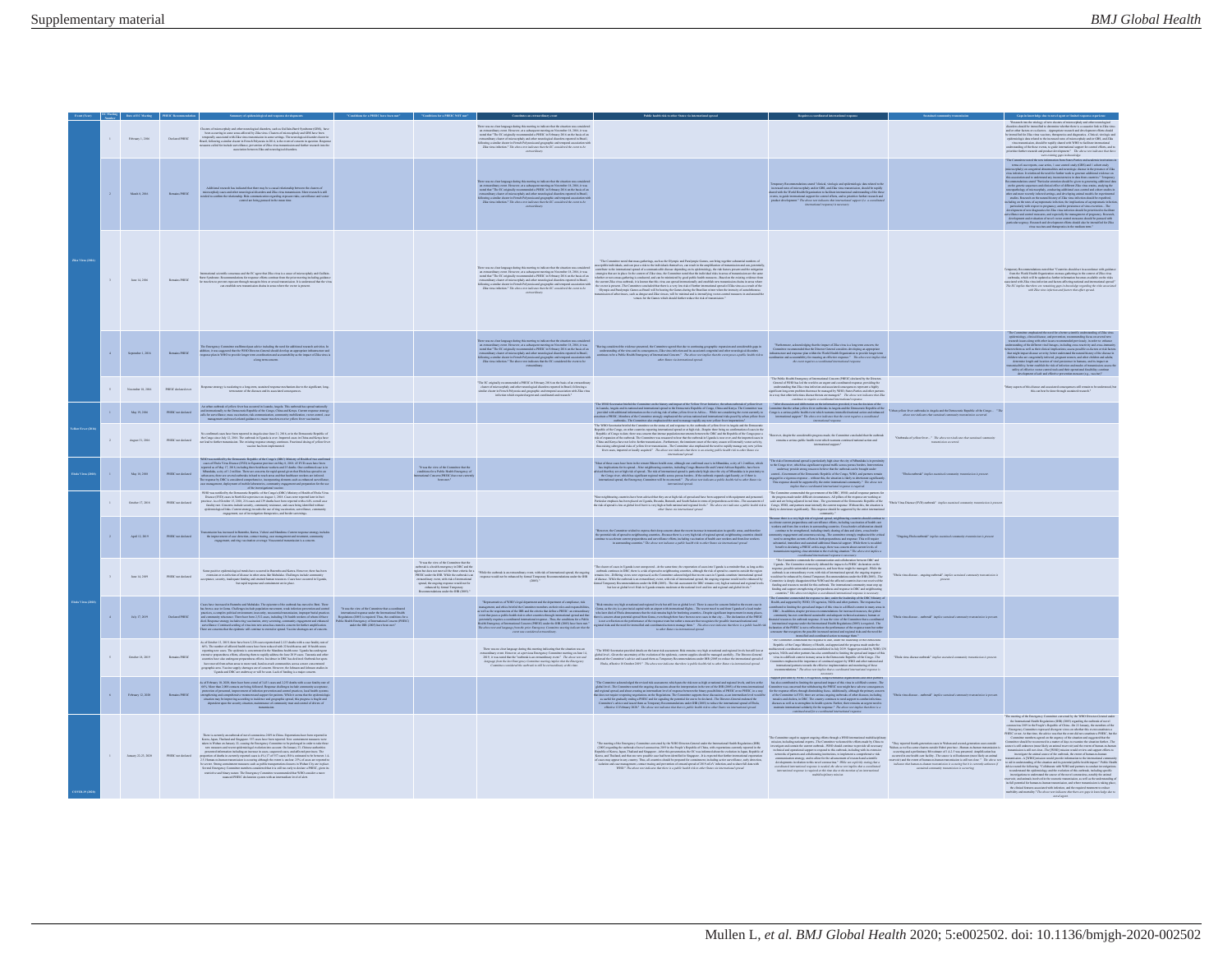| $\mathbf{p}$  |                          |                                                                                                                                                                                                                                            |                                                                                                                                                                                                                                                                                                                                                          |
|---------------|--------------------------|--------------------------------------------------------------------------------------------------------------------------------------------------------------------------------------------------------------------------------------------|----------------------------------------------------------------------------------------------------------------------------------------------------------------------------------------------------------------------------------------------------------------------------------------------------------------------------------------------------------|
|               | í,                       |                                                                                                                                                                                                                                            |                                                                                                                                                                                                                                                                                                                                                          |
|               | $\overline{a}$           |                                                                                                                                                                                                                                            |                                                                                                                                                                                                                                                                                                                                                          |
|               |                          | Country as the first detection of the mass of the<br>symmetric are the mass density of the symmetric density of<br>$\mathcal{H}$ and the symmetric product in the symmetric product<br>in the control of the country of the control of the |                                                                                                                                                                                                                                                                                                                                                          |
|               |                          | "The Committee congenral<br>and Braol on their encounted application of appropriate public tests<br>the Massach disting the Olympic Gausso The data, there have those the report of control<br>and the cases of $\mathbb{Z}$ are cases of  |                                                                                                                                                                                                                                                                                                                                                          |
|               | $\epsilon$               |                                                                                                                                                                                                                                            |                                                                                                                                                                                                                                                                                                                                                          |
|               | í,                       |                                                                                                                                                                                                                                            |                                                                                                                                                                                                                                                                                                                                                          |
|               | $\overline{\phantom{a}}$ |                                                                                                                                                                                                                                            |                                                                                                                                                                                                                                                                                                                                                          |
| <u>a care</u> | k.                       |                                                                                                                                                                                                                                            |                                                                                                                                                                                                                                                                                                                                                          |
|               | r.                       |                                                                                                                                                                                                                                            |                                                                                                                                                                                                                                                                                                                                                          |
|               | $\bar{2}$                |                                                                                                                                                                                                                                            | $\label{lem:main}$<br>The safety of susponders should be prioritized, while avoiding the succeivistics of the suspension<br>prime complex sections at the state of concerns for responders.<br><sup>2</sup> The above text                                                                                                                               |
|               | ä,                       |                                                                                                                                                                                                                                            | The Containts expansed in deep encore shot the registing entered, which, despite a<br>non-polector spheralization of the solution case for the contained material<br>contained in the polectic spheralization of the solution conta<br>an<br>Mil                                                                                                         |
|               | ٠                        |                                                                                                                                                                                                                                            | The<br>two effecting the ordered include population movement in highly densely populated axis<br>e, now in the distribution of the state of the state complex political structures<br>are consuming contained in the spacing smalled s                                                                                                                   |
|               | $\overline{\phantom{a}}$ |                                                                                                                                                                                                                                            | "There is a shift in het spots from urban settings to more rural, hard-to-reach communities, across a more concentrated<br>Then in a diff. In the space form of the metric is the metric of the form of the space of the space of the space of the space of the space of the space of the space of the space of the space of the space of the space of t |
|               | k                        |                                                                                                                                                                                                                                            | Thus has both an income to the secondary of contrast positions is more means. Contrast of a monoid a finite point of the secondary of the secondary of the secondary of the secondary of the secondary of the secondary of th                                                                                                                            |
| соvими (201)  | J.                       |                                                                                                                                                                                                                                            |                                                                                                                                                                                                                                                                                                                                                          |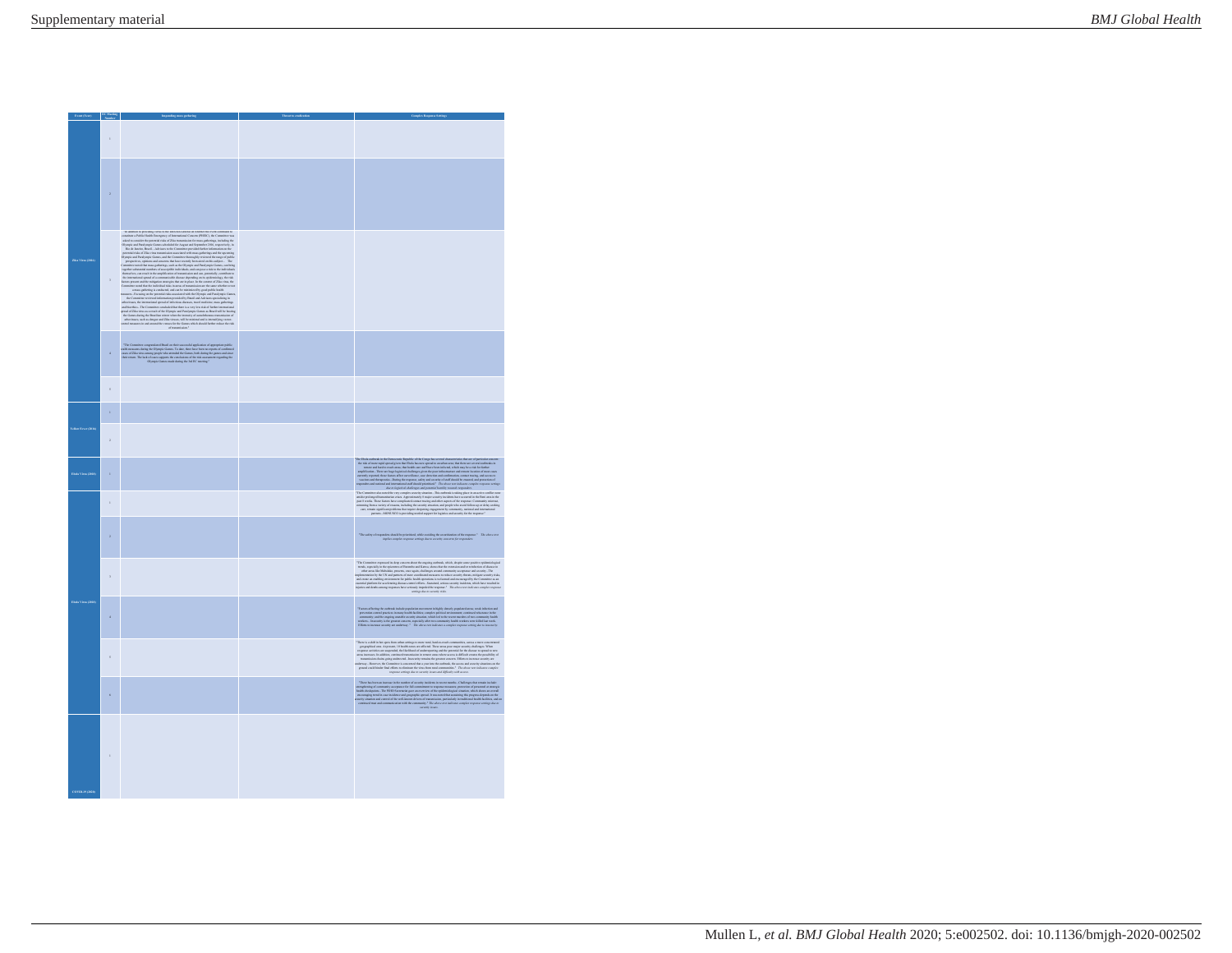

**Key** \* EC meeting took place over email

2. World Health Organization. Statement on the meeting of the International Health Regulations (2005) Emergency Committee for Ebola virus disease in the Democratic Republic of the Congo on 12 February 2020: World Health Opposization: Tundated February 12, 2020. Available from: Intercity www.tela.int/acres-exomidated 12-02-2020-manager-on-the-maniate-of-the-international-bushb-resulations (2005)-managers-committee for choice-virus-diseasuthe-democratic-republic-of-the-congo-on-12-february-2020.] 1. World Health Organization. International Health Regulations Committees and Expert Roster: World Health Organization; [Available from: http://www.who.int/ihr/procedures/ihr\_committees/en/.]

3. World Health Organization. Current WHO phase of pandemic alert for Pandemic (H1N1) 2009: World Health Organization; 2009 [Available from: http://www.who.int/csr/disease/swineflu/phase/en/.]